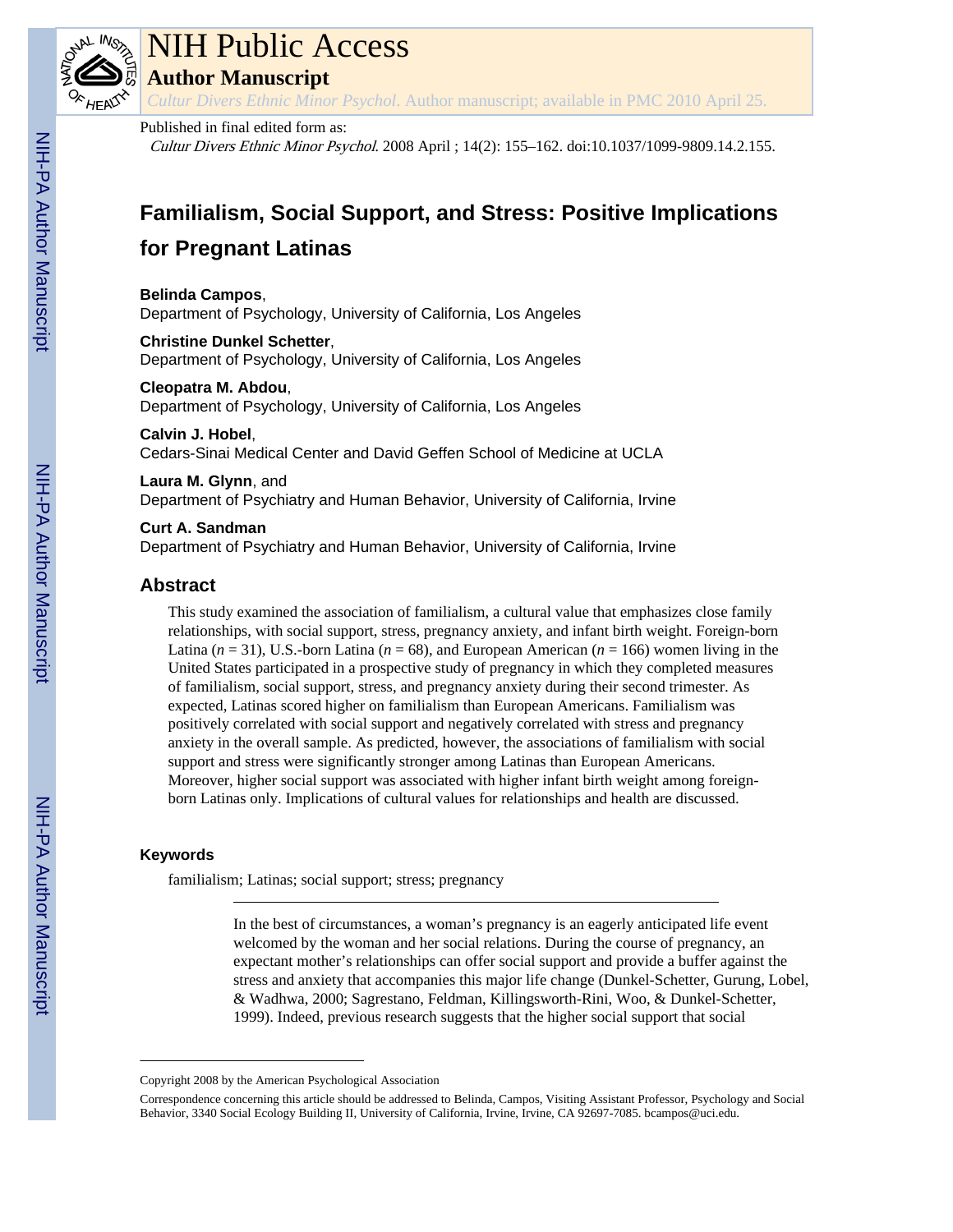relationships can provide plays an important role in promoting healthy pregnancy outcomes (Collins, Dunkel-Schetter, Lobel, & Scrimshaw, 1993; Cutrona, Hessling, Bacon, & Russell, 1998; Dunkel-Schetter, Sagrestano, Feldman, & Killingsworth, 1996; Oakley, 1992; Sagrestano et al., 1999).

One factor that may influence the extent to which relationships benefit a pregnant woman is her cultural background. Researchers have suggested that cultural influences on relationship processes may play a role in promoting healthy pregnancies (Dunkel Schetter & Rini, 2004; Dunkel-Schetter et al., 1996; James, 1993; Morling, Kitayama, & Miyamoto, 2003). Cultural values in particular can offer insight into the expectations and behavior of pregnant women and their social network. *Familialism* is one such cultural value emphasizing close family relationships that is known to be high among Latinos (Marin, 1993; Sabogal, Marin, Otero-Sabogal, VanOss Marin, & Perez-Stable, 1987). In this research, we hypothesized that familialism would be associated with higher social support and lower stress. Further, we reasoned that being embedded in a cultural system in which high levels of familialism are normative should augment the benefits that social support can provide to pregnancy outcomes. Our rationale for these predictions is brought into focus by a discussion of Latino culture and the value it places on warm interpersonal relations, especially family relationships.

#### **Cultural Values, Latinos, and Relationships**

Cultural values are beliefs about the social world shared by a coherent group of people, of which national or ethnic groups are the most typical examples (Markus & Kitayama, 1991; Triandis, 1995). Cultural values about self, others, and relationships provide individuals with a contextual framework for processing relevant social information and are frequently internalized as personal values (Fiske, Kitayama, Markus, & Nisbett, 1998; Heine, Lehman, Peng, & Greenholtz, 2002; Markus & Kitayama, 1991). For example, Heine et al. (2002) showed that individuals use their own cultural group as a natural comparison point when evaluating their own personalities. Similarly, cultural values about relationships have been found to influence both the perceived quality of one's close relationships and the social behavior enacted during the course of relationship interaction (Endo, Heine, & Lehman, 2000; Iyengar & Lepper, 1999).

Cultural psychologists characterize Latino culture as a collectivist culture that prioritizes warm, emotionally positive social interaction (Marin, 1993; Sabogal et al., 1987; Sanchez-Burks, Nisbett, & Ybarra, 2000; Triandis, Marin, Lisansky, & Betancourt, 1984) and places special importance on close family relationships (Marin, 1993; Sabogal et al., 1987). As evidence of this interpersonal orientation, members of Latino cultures have been found to be more likely to offer assistance to strangers (Levine, Norenzayan, & Philbrick, 2001) and attend to interpersonal relations in the workplace than members of other cultures (Sanchez-Burks et al., 2000). Although these values are believed to be broadly held in Latin American countries, it is important to note that they have been largely studied in Mexican Americans, not other Latinos (Marin, 1993). There is also significant within-group variation, and not all Latinos personally hold these values.

Familialism, also called familism, is the name given to the particular importance placed on close family relationships in Latino culture (Freeberg & Stein, 1996; Marin, 1993; Sagrestano et al., 1999; Steidel & Contreras, 2003). Collectivist cultures and low socioeconomic status (SES) groups generally place greater emphasis on family relationships relative to individualist cultures and high-SES groups (Fuligni, Tseng, & Lam, 1999; Gaines et al., 1997; Triandis, 1995; also cf. Romero, Robinson, Haydel, Mendoza, & Killen, 2004). Latino familialism, however, is distinct in the extent to which it stresses emotionally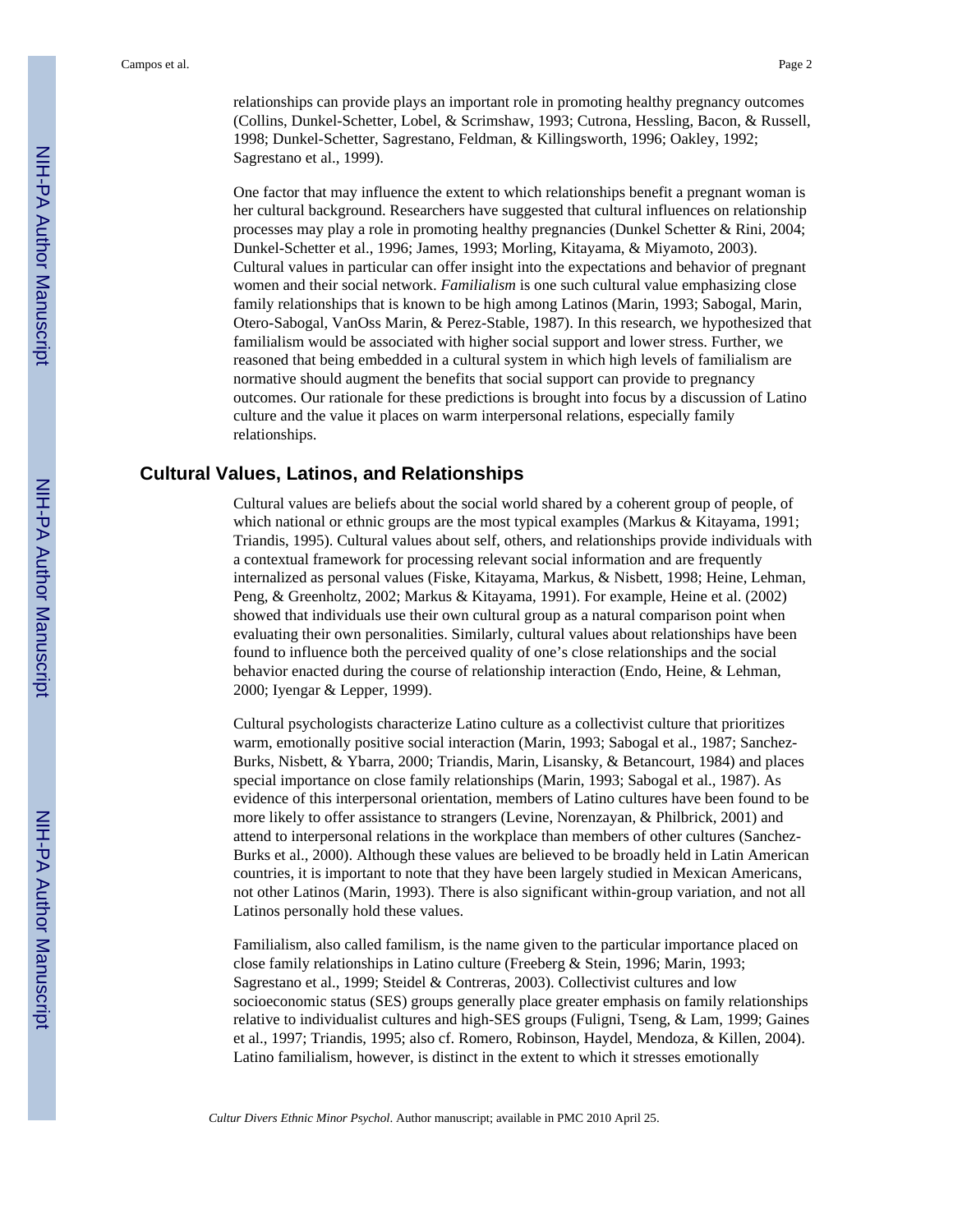positive, supportive family relationships (Marin, 1993; Sabogal et al., 1987). Studies on Latinos have found a greater tendency to socialize and exchange emotional support with an extended family network than European Americans (Keefe, Padilla, & Carlos, 1979; Knouse, 1991). In contrast, Asians and Asian Americans, whose collectivist culture has been extensively studied, have been found to be less likely to perceive family as an appropriate source of social support than European Americans (Kim, Sherman, Ko, & Taylor, 2006; Taylor, Sherman, Kim, Jarcho, Takagi, & Dunagan, 2004). Sabogal et al. (1987) proposed that Latino familialism consists of three attitudinal factors: family obligation, family as a social referent, and family support. In their study of U.S. Latinos of Mexican, Cuban, and Central American origin whose families had been in the United States for varying lengths of time, Sabogal et al. (1987) found all Latinos to be higher on these three aspects of familialism than European Americans.

This pattern of empirical evidence supports the view that Latino culture places great importance on warm interpersonal relations and indicates that supportive relationships, particularly family relationships, are a highly valued cultural ideal. Although not all individuals desire or obtain this cultural ideal of positive relationships, our analysis suggests that the expectations surrounding these cultural values may create a context that makes it easier for members of the culture to perceive, obtain, and benefit from social support from their close relationships, including family relationships.

#### **Latino Cultural Values and Health**

The emphasis that Latinos place on positive, supportive social relationships has been proposed to contribute to the "Latino health paradox" (Fuentes-Afflick & Lurie, 1997; James, 1993; Sorlie, Backlund, Johnson, & Rogot, 1993). The Latino health paradox has two components. First, Latinos in the United States have better health than would be expected given their socioeconomic disadvantages (Abraído-Lanza, Dohrenwend, Ng-Mak, & Turner, 1999; Hessol & Fuentes-Afflick, 2000). Despite the established link between low SES and poorer health (Adler et al., 1994), the health outcomes of low-SES Latinos are frequently comparable to their more affluent European American counterparts (Abraído-Lanza et al., 1999; Hessol & Fuentes-Afflick, 2000). The second component is that Latino health outcomes tend to grow worse with increased time in the United States, sometimes called the "healthy migrant effect" (Abraído-Lanza et al., 1999; Fuentes-Afflick & Lurie, 1997). That is, it appears that becoming more acculturated to the United States somehow negatively impacts Latino health outcomes.

The Latino paradox is particularly relevant to pregnancy outcomes such as infant birth weight, a key indicator of infant health, and is also predictive of later child health and development (Callister & Birkhead, 2002; Sable & Wilkinson, 2000). Poor Latina women in the United States give birth to infants of comparable birth weight relative to more affluent European Americans (Martin et al., 2005). Although we know of no studies that have directly examined the link between cultural values about relationships and health, research on pregnancy suggests that psychosocial resources may be important in promoting healthy pregnancy outcomes for all women (Dunkel-Schetter et al., 2000; Paarlberg, Vingerhoets, Passchier, Dekker, & Van Geijin, 1995). In particular, social support can contribute to higher infant birth weight by means of reduced stress and anxiety and perhaps by other means (Cohen & Wills, 1985; Collins et al., 1993; Feldman, Dunkel-Schetter, Sandman, & Wadhwa, 2000; Hogue, Hoffman, & Hatch, 2001; Sable & Wilkinson, 2000). In contrast, stress and anxiety are risk factors for preterm delivery, low birth weight, and other adverse child and maternal outcomes (Dunkel-Schetter, 1998; Institute of Medicine, 2007; Lobel, 1994; Pickett & Collins, 2004; Rini, Dunkel-Schetter, Wadhwa, & Sandman, 1999; Sable & Wilkinson, 2000).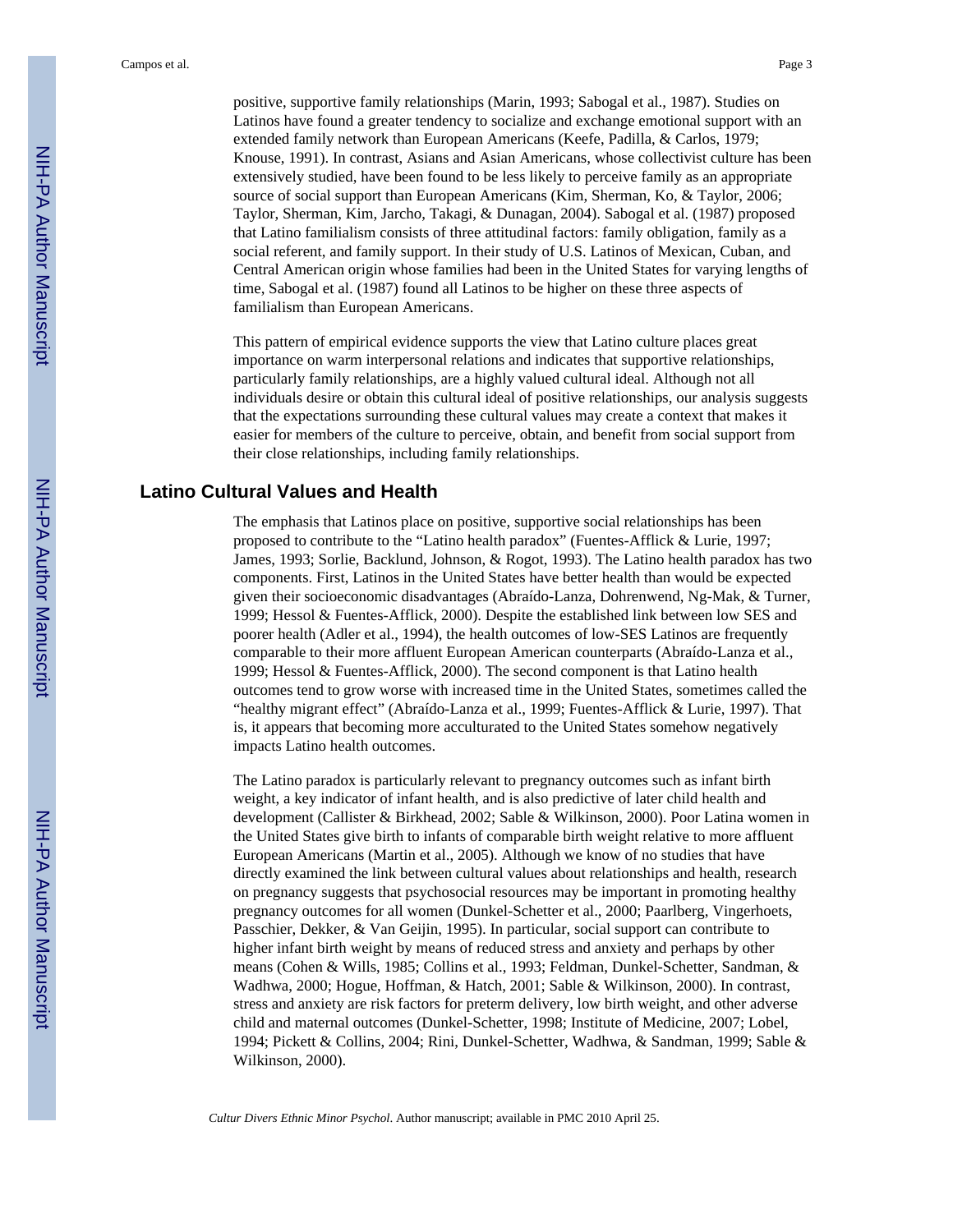Although there is very little research on the topic, Latinas have reported highly positive attitudes toward pregnancy and motherhood that are consistent with familialistic values in some studies. For example, pregnant Latinas have been found to report highly positive attitudes toward pregnancy and motherhood and more support from the infant's father and family relative to others (Engle, Scrimshaw, Zambrana, & Dunkel-Schetter, 1990; Zambrana, Dunkel-Schetter, Collins, & Scrimshaw, 1999). Pregnant Latinas also report more frequent and satisfying interactions with family compared with other groups (Sagrestano et al., 1999). These findings dovetail with evidence that social support can contribute to healthier birth outcomes and provide the basis for our hypothesis that familialism would augment the benefits of social support for pregnancy.

### **The Present Research**

Guided by this analysis of Latino cultural values, we investigated the link among familialism, social support, perceived stress, pregnancy anxiety, and infant birthweight in a sample of foreign-born Latinas, U.S.-born Latinas, and European Americans from MS-BIPS (Multisite Behavior in Pregnancy Study), which is a large study on stress and preterm delivery. Our predictions were as follows. First, Latinas were expected to have higher familialism than European Americans. Second, familialism was expected to be positively associated with social support and negatively associated with stress and pregnancy-related anxiety in the overall sample, and these associations were predicted to be significantly stronger in Latinas relative to European Americans. Third, social support was expected to be positively associated with infant birthweight in the overall sample, and these associations were predicted to be significantly stronger in foreign-born Latinas relative to U.S.-born Latinas and European Americans. For this last prediction, we reasoned that personally held and contextually normative familialism values should augment the benefits of social support for pregnancy. Foreign birth is associated with a greater likelihood of being guided by culture of origin values (Benet-Martinez, Leu, Lee, & Morris, 2002; Kasirye et al., 2005; Marin, 1993; Sabogal et al., 1987); thus, foreign-born Latinas, the group most likely to regard familialism as a socially desirable norm, should show the strongest association between social support and infant birthweight.

### **Method**

#### **Participants**

Two hundred and sixty-five pregnant women from MS-BIPS were assessed in the present study: 31 foreign-born Latinas, 68 U.S.-born Latinas, and 166 U.S.-born European Americans. The sample of foreign-born Latinas consisted of women born in Mexico (*n* = 21), El Salvador ( $n = 4$ ), Guatemala ( $n = 3$ ), and other Latin American countries ( $n = 3$ ) who had been in the United States for an average of 24 (*SD* = 16) years. The sample of U.S.-born Latinas was largely Mexican American (88%), and this majority reported having parents who were either both born in Mexico or both born in the United States.

MS-BIPS is a multidisciplinary, prospective study of stress and birth outcomes conducted from 1997 to 2002. Data collection occurred at two large urban medical centers in a region in California where Latinos are a near majority and maintain strong, distinct cultural communities. Women who were either receiving primary care at a study site or were referred to the study by their primary caregiver were screened by research nurses at clinic visits to determine whether they met research criteria. Women who were at least 18 years of age, with a singleton, intrauterine pregnancy, and fluent enough in English as assessed by research nurses to complete extensive interviews were eligible for MS-BIPS and were invited to participate in the study. Women were deemed ineligible for MS-BIPS if they had current or prior medical conditions that could influence cardiovascular, neuroendocrine,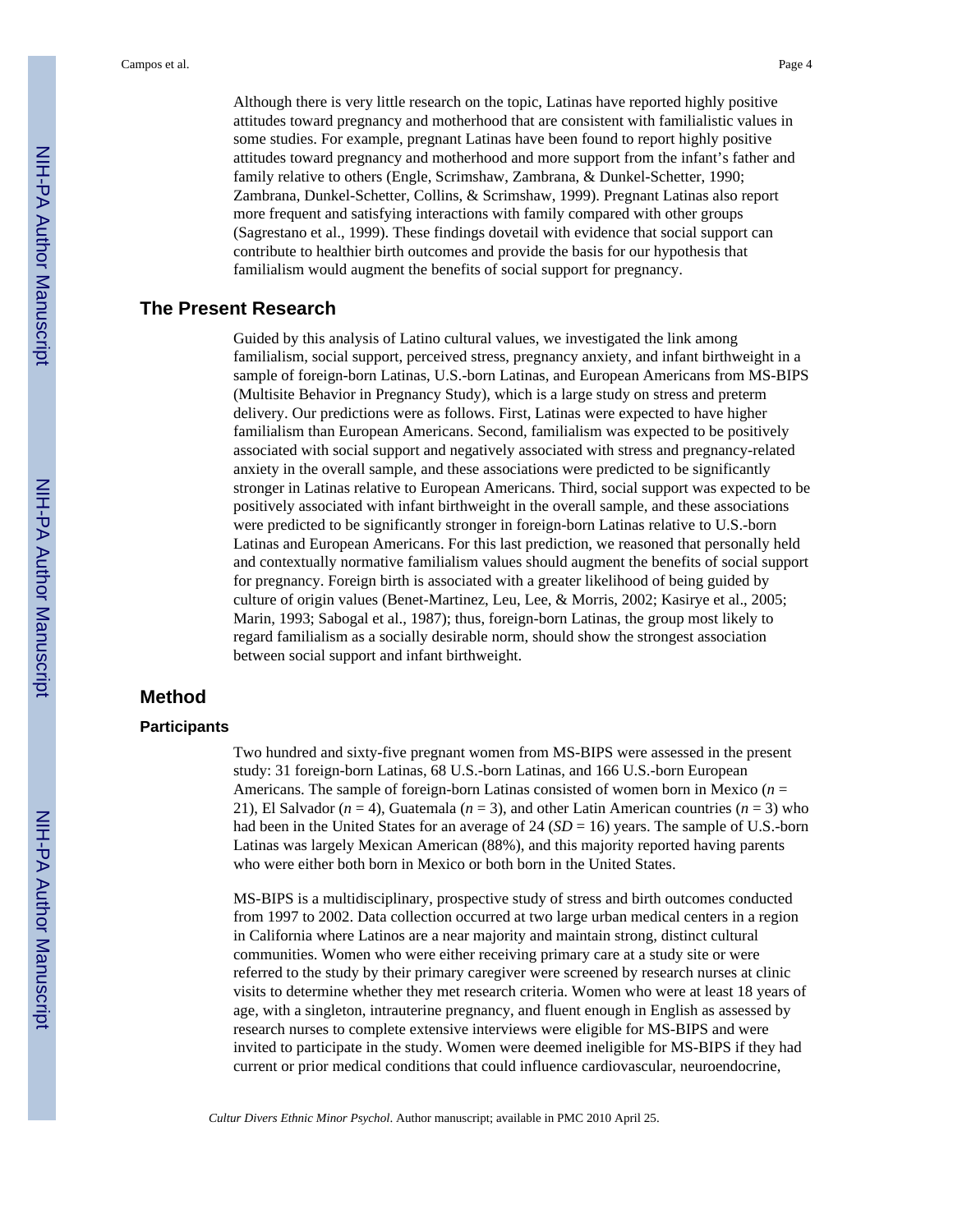hepatic, or renal functioning. Women who smoked cigarettes, used controlled substances, or had otherwise identifiably at-risk pregnancies (e.g., systemic maternal disease, placental or cord abnormalities, uterine anomalies, congenital malformations, or chromosomal abnormalities) were also excluded. Women were not excluded from MS-BIPS on the basis of ethnicity, number of past births, or any other demographic factor, but the subsample in the present study was limited to Latina and European American women.

#### **Procedure**

MS-BIPS participants underwent psychosocial and biological assessments at least three times during the pregnancy and once postpartum. Assessments were taken at 18 to 20 weeks (Time 1), 24 to 26 weeks (Time 2), and 32 to 34 weeks (Time 3) gestation and at 6 to 8 weeks postpartum (Time 5). Each session involved in-depth, semistructured interviews, medical exams, blood samples, and ultrasonograms administered by trained interviewers and research nurses. Participants were compensated \$15 per visit to offset travel, parking, and child-care costs and were given a \$30 gift certificate to a national toy store at their postpartum session. A complete description of the MS-BIPS sample and procedures can be obtained from the investigators. The measures we report in the present study were taken at Time 1 or 2 during the second trimester with the exception of birth weight, which was obtained from participants' medical charts.<sup>1</sup>

**Demographics—**Demographic information was obtained at Time 1 and included age; ethnicity and race; country of birth for self, mother, and father; years living in United States; level of education completed; annual household income; marital status; and number of previous births. Two of these variables, annual household income and level of education, were standardized and summed to create a proxy measure of SES.

**Familialism—**A 10-item Familialism Scale (Gaines et al., 1997) administered at Time 2 was used to measure orientation toward the welfare of one's immediate and extended family. This scale was developed to be widely applicable across cultural contexts but is also consistent with previous treatments of familialism in Latino culture (e.g., Sabogal et al., 1987). Participants used Likert scales (1 = *strongly disagree*; 4 = *strongly agree*) to indicate agreement with items related to valuing and maintaining connection with family (e.g., "When it comes to social responsibility, blood really is thicker than water; I cherish the time I spend with my relatives"). Responses were averaged to create scale scores. In past research, this scale has shown a reliable factor structure, acceptable internal validity and consistency, and modest correlations with measures of cultural collectivism (Gaines et al., 1997). In the present study, Cronbach's alpha coefficient was acceptably high in the overall sample and across groups (.78 –.85).

**Perceived Social Support—**The 19-item MOS Social Support Survey (Sherbourne & Stewart, 1991) was administered at Time 2 to measure participant perceptions of being socially supported in four ways: (a) affectionate support (expressions of love and affection; three items); (b) emotional/informational support (expressions of positive affect and understanding, offering advice and guidance; eight items); (c) positive social interaction support (availability to do fun things; four items); and (d) tangible support (material aid or behavioral assistance; four items). Participants rated support items using Likert scales ( $1 =$ *none of the time*;  $5 = all$  *of the time*), and responses were averaged to create scale scores. In

<sup>&</sup>lt;sup>1</sup>The stress and pregnancy anxiety variables were measured multiple times throughout the pregnancy, and the patterns of association with familialism remained consistent. Therefore, we report Time 2 data for stress and pregnancy anxiety because these data were collected at the same time as the familialism and social support measures.

*Cultur Divers Ethnic Minor Psychol*. Author manuscript; available in PMC 2010 April 25.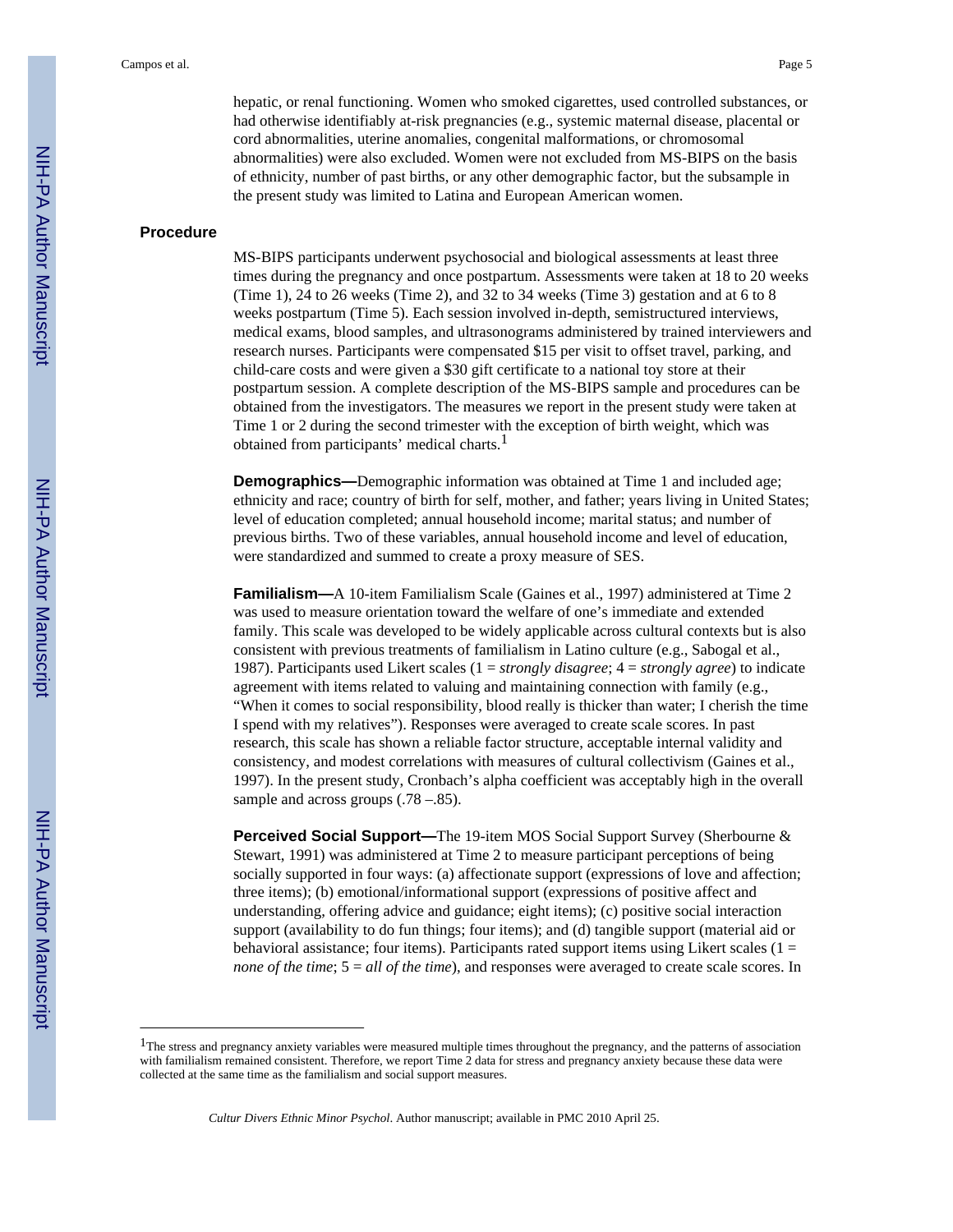the present study, Cronbach's alpha coefficient for the subscales and overall measure was high in the overall sample and across groups (.83 –.97).

**UCLA Pregnancy Anxiety Scale—**This reliable 10-item scale was specifically developed for use in pregnancy research (Rini et al., 1999) and measures pregnancy-specific sources of anxiety, including concerns about labor, delivery, and the infant (e.g., "I am concerned or worried about having a hard or difficult labor and delivery"). Participants rated their pregnancy anxiety using Likert scales (1 = *not at all*; 4 = *very much*) at Time 2, and responses were averaged to create scale scores. In the present study, Cronbach's alpha coefficient were acceptable in the overall sample and across groups  $(.75 - .85)$ .

**Perceived Stress—**At Time 2, a short version of Cohen, Kamarck, and Mermelstein's (1983) Perceived Stress Scale was used to measure subjective perceptions of stress during the previous week (e.g., "How often have you found that you could not cope with all the things you had to do?"). Participants rated their perceived stress on 12 items<sup>2</sup> using Likert scales  $(1 = never; 4 = always)$ , and responses were averaged to create scale scores. This measure is reliable and reflects a perception that personal resources are taxed (Cohen et al., 1983). In the present study, Cronbach's alpha coefficient was .85 in the overall sample and in each subgroup.

**Infant Birth Weight—**Infant weight at time of birth was obtained from participants' medical records and analyzed as a continuous measure. A birth weight greater than 2,500 g is considered normal. Birth weight equal to or below 2,500 g is medically defined as low birth weight and places the infant at higher risk of developing problems in the neonatal period and potentially thereafter (Institute of Medicine, 2007).

#### **Results**

#### **Data Analytic Approach**

Planned comparisons were used to test hypotheses about familialism, social support, perceived stress, pregnancy-related anxiety, and infant birth weight. The intercorrelations among study variables are reported in Table 1 and elaborated in the context of the hypothesis testing. For ease of presentation, differences between foreign-born and U.S.-born Latinas are addressed as relevant in the testing of the third hypothesis.

**Demographics—**Previous research has shown that Latinos are socioeconomically disadvantaged relative to European Americans, and the demographic differences in our sample replicated this pattern. One-way analyses of variance (ANOVAs) comparing Latinas and European Americans showed that European American women were older (*M* = 32, *SD* = 4.59 vs.  $M = 28$ ,  $SD = 5.88$ ,  $F(1, 263) = 30.85$ ,  $p < .001$ , and had more years of education  $(M = 15.42, SD = 1.81$  vs.  $M = 13.47, SD = 2.22$ ,  $F(1, 263) = 68.60, p < .001$ , and higher household income (*M* = \$74,500 vs. \$44,500), *F*(1, 263) = 68.58, *p* < .001, whereas Latinas reported a higher number of previous births ( $M = 0.99$ ,  $SD = 1.05$  vs.  $M = 0.47$ ,  $SD = 0.85$ ),  $F(1, 263) = 22.32$ ,  $p < .001$ . A chi-square test found that European Americans were more likely to be married than Latinas (81% vs. 63%),  $\chi^2(4, N = 265) = 20.82, p < .001$ .

**Familialism—**Our first hypothesis held that Latinas would be higher in familialism than European Americans. Familialistic values, however, have also been associated with SES (Fuligni et al., 1999; Romero et al., 2004). Thus, we controlled for SES to provide a more

<sup>&</sup>lt;sup>2</sup>The original scale contains 14 items. Short versions used in prior pregnancy studies by this team had four and eight items. This present version used the largest subset of items from the original scale that could be translated into Spanish accurately.

*Cultur Divers Ethnic Minor Psychol*. Author manuscript; available in PMC 2010 April 25.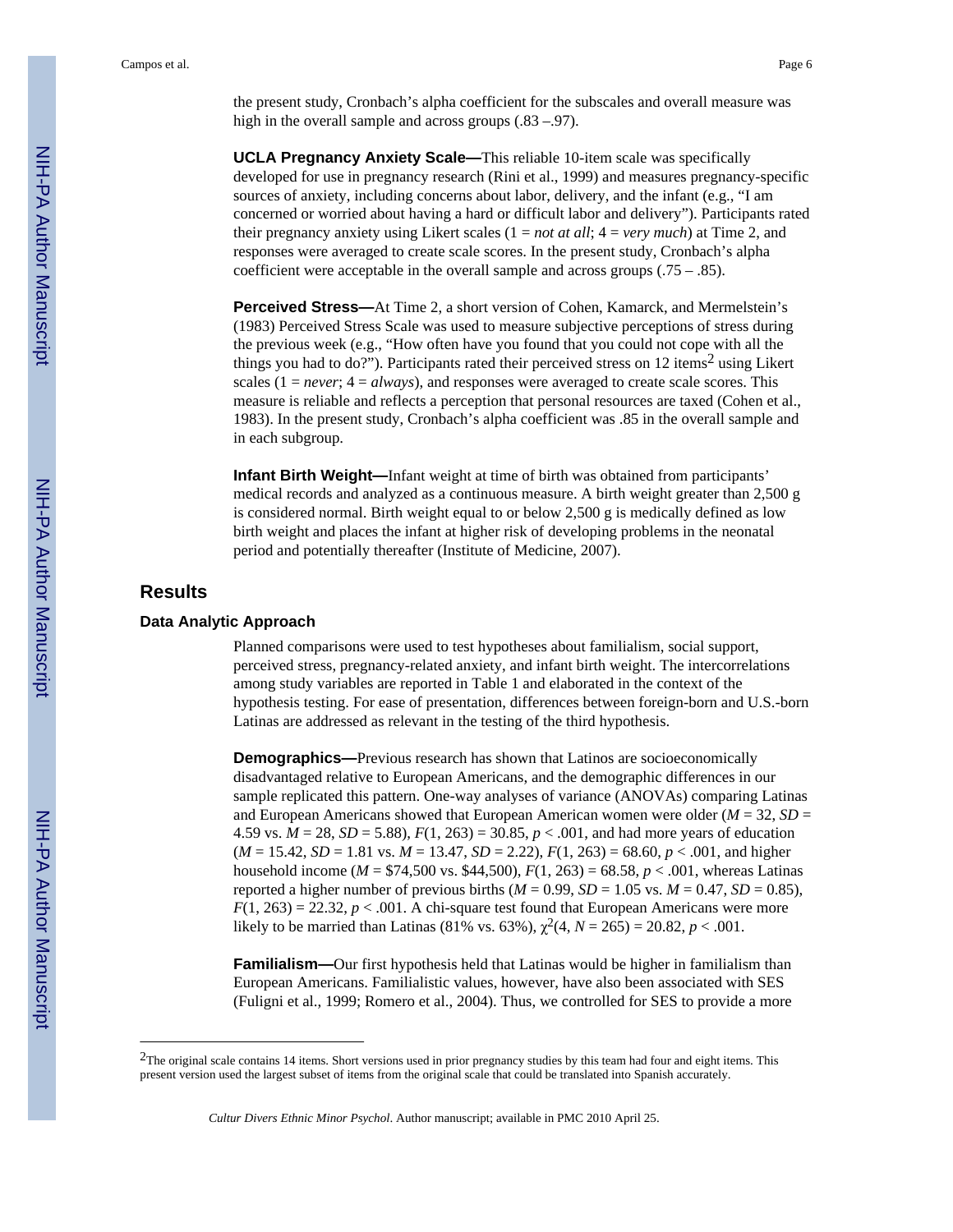Campos et al. Page 7

conservative test of familialism across groups. As expected, an analysis of covariance, with SES as the covariate, showed that Latinas reported significantly higher levels of familialism  $(M = 3.25, SD = 0.46)$  than European Americans  $(M = 3.20, SD = 0.45)$ ,  $F(1, 262) = 3.80, p$  $< .05, d = .11$ . We also considered whether familialism might covary with number of previous births or marital status, but correlations and partial correlations did not reveal any significant relation between these potential control variables and familialism. Thus, these variables were not included in analyses.

**Social Support, Stress, and Pregnancy Anxiety—**To test whether familialism was positively associated with social support and negatively associated with perceived stress and pregnancy anxiety, we began by examining mean differences between Latinas and European Americans on the stress and social support variables. As Table 2 shows, one-way ANOVAs, with SES as a covariate on the social support and stress variables, revealed one mean difference: Latinas reported higher pregnancy anxiety than European Americans, *F*(1, 262)  $= 4.56, p < .03, d = .01.$ 

Our second hypothesis predicted that familialism would be positively associated with social support and this association would be more pronounced among Latinas. As Table 3 shows, correlational tests revealed that familialism was positively associated with overall social support and each of the four types of support (i.e., affectionate, emotional–informational, positive social interaction, and tangible) in the sample as a whole. To test whether these associations were significantly stronger among Latinas than European Americans, we used planned Fisher *z* tests of the difference between correlations (Rosenthal & Rosnow, 1991). As expected, the association between familialism and overall social support was significantly stronger among Latinas than European Americans (see Table 3). When each support type was examined separately, the association between familialism and three of the four support types remained significantly stronger for Latinas than European Americans. Affectionate support was the only exception.

In contrast to the positive association with support, familialism was predicted to be negatively associated with the stress variables and this association was expected to be more pronounced among Latinas. As Table 3 shows, familialism was significantly and negatively associated with perceived stress and pregnancy anxiety in the entire sample. In partial support of our predictions, planned Fisher *z* tests of the difference between correlations revealed that this negative association between familialism and perceived stress was significantly stronger among Latinas than European Americans, but this was not true for pregnancy anxiety.

**Familialism in Cultural Context: Social Support and Birth Weight—**Analyses thus far revealed that Latinas were higher on familialism and familialism was more strongly associated with social support and perceived stress among Latinas. Our third hypothesis predicted that social support would be positively associated with birth weight and this association would be most pronounced among foreign-born Latinas. To examine this possibility, we separated the Latina sample into foreign- and U.S.-born subgroups. Demographic variables and associations among familialism, social support, stress, and pregnancy anxiety did not differ in the two Latina subgroups. Thus, we turned to examining the associations of social support with birth weight in the three groups. In partial support of our hypothesis, greater social support was associated with higher infant birth weight for foreign-born Latinas only (Table 4). When each support type was examined separately, affectionate support and positive social interaction remained significantly associated with higher infant birth weight. In contrast, our perceived stress and pregnancy anxiety variables were not significantly associated with birth weight in foreign-born Latinas. For U.S.-born Latinas and European Americans, there were no significant associations of birth weight with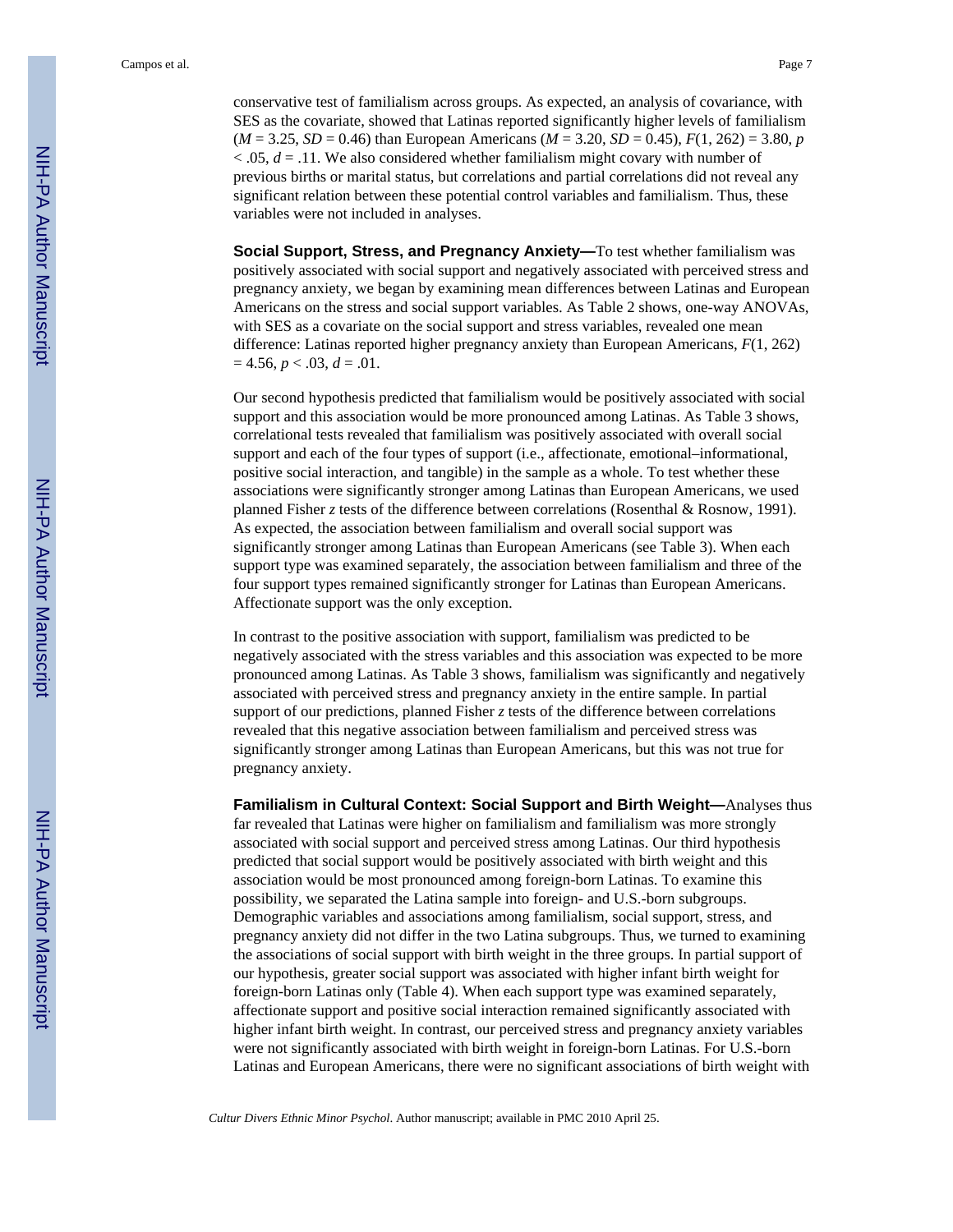social support, perceived stress, or pregnancy anxiety. Although we did not expect associations of familism with birth weight, we explored this issue at reviewer request. Familialism was not directly associated with birth weight in the overall sample  $(r = -0.02, ns)$ or among the three subgroups (foreign-born Latinas,  $r = .03$ , *ns*; U.S.-born Latinas,  $r = -.09$ , *ns*; European Americans, *r* = −.00, *ns*).

#### **Discussion**

For Latinas and European Americans alike, familialism was positively associated with feeling more supported, less stressed, and less anxious about pregnancy. Consistent with our cultural analysis, however, Latinas reported higher levels of familialism, and the associations of familialism with social support and stress were more pronounced among Latinas relative to European Americans. Moreover, for foreign-born Latinas, greater social support, particularly affectionate and positive social interaction support, was associated with higher infant birth weight. These findings suggest that cultural values emphasizing positive social relationships may be associated with psychological benefits that have implications for physical and mental health and may contribute to processes underlying the Latino health paradox.

The present work has a number of unique strengths. First, it examines a culturally grounded construct, familialism, that is salient in relationship experience, pregnancy, and childbirth but that has been little studied in these contexts. Second, this study is the first to examine how familialism relates to social support and stress, two constructs that have welldocumented relationships to physical and mental health (e.g., Cohen & Wills, 1985; House, Landis, & Umberson, 1988). An intriguing implication of this work is that familialism may be one exogenous resilience factor that indirectly plays a role in effective social support processes and possibly in stress and anxiety regulation as well. That is, cultural ideals that emphasize a positive relationship orientation may make it easier for individuals to seek, receive, and benefit from valuable social support; in turn, this ease may help undo the effects of stress and anxiety.

In addition to its strengths, we also note the limitations of this study. First, the subgroup of foreign-born Latinas was not large enough to conduct complex multivariate analyses that could test the possibility of indirect links among familialism, social support, and birth weight. Also, although our foreign-born Latina sample represented the group most likely to regard familialistic values as a norm, this group had been residing in the United States for a long time, and it is not clear how acculturation may have influenced the perceptions of these women. To clarify the role of acculturation in perceptions that familialism is a norm, future research should involve more direct measures of acculturation and social reference groups. Finally, measures of family support per se would have been desirable insomuch as the measure of perceived social support we used could have conceivably included support from friends as well as family.

Despite these limitations that reduced our power to detect effects, we obtained some significant associations that we regard as worthy of further study. For researchers to better understand the influence of familialism on close relationships, social support, and health, our findings suggest several avenues of future inquiry. One important step will be to work toward a better understanding of how familialism manifests itself across differing social environments. Cultural values about close family relationships may mean different things to different people, and the benefits and costs of familialism may vary accordingly. The literature suggests that Latinos derive closeness and support from family, but there may also be circumstances when familialistic expectations may become a source of stress rather than support. For example, financial strain may make it difficult to meet family obligations or, if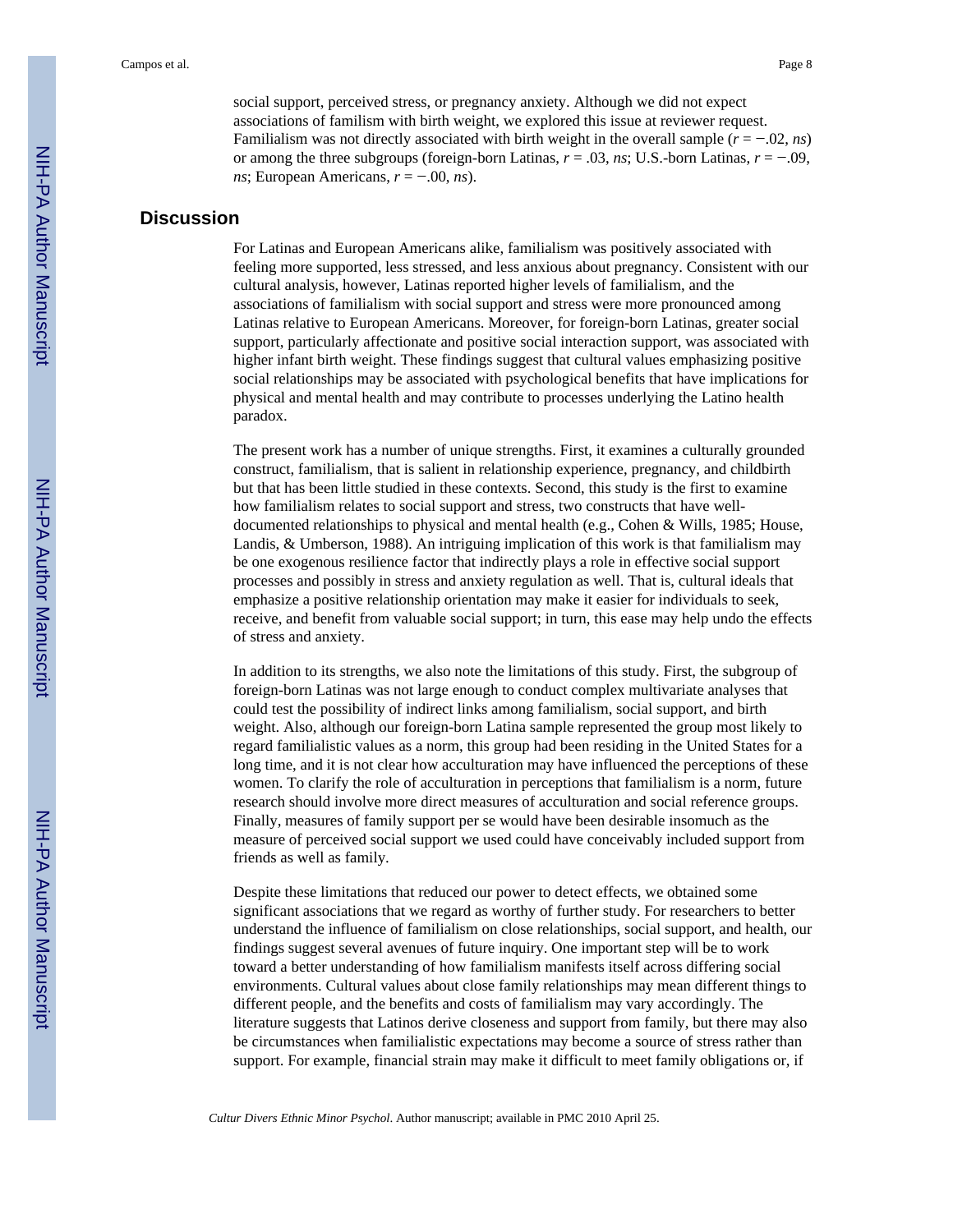Campos et al. Page 9

close family relationships are not personally desirable, the expectations associated with familialism may be an unwelcome burden. In these situations, cultural expectations that emphasize familialism may actually have greater costs for Latinos, prompting higher levels of distress than might be observed among members of cultures that emphasize independence and separation from family. In this study, we have focused on the possible benefits of familialism but are mindful that there may also be circumstances in which familialism is associated with greater stress or compromised health. In our view, the possible benefits and costs of cultural ideals that highly value supportive family relationships both merit further investigation.

Future research can help elucidate the most intriguing finding of the present study: that social support was associated with infant birth weight among foreign-born Latinas but not U.S.-born Latinas or European American women. We hypothesized that familialistic values would augment the benefits of social support for pregnancy such that the association between social support and birth weight would be most pronounced among our foreign-born Latina sample. However, how do we account for the absence of findings for European American and U.S.-born Latina women? For European American women, social support may be a mixed benefit that conflicts with cultural norms of autonomy and independence. For U.S.-born Latinas, we offer an explanation that is consistent with emerging perspectives on the influence of bicultural systems on the individual (e.g., Benet-Martinez et al., 2002). U.S.-born Latinas may be more likely to regard familialism ambivalently, as having both positive and negative aspects. For example, familialism may be a source of undesirable difference from European American culture's emphasis on independence and separation from family. A U.S.-born Latina may self-report high familialism but also feel that this family-focused orientation is regarded by European Americans as a sign of inappropriate family enmeshment or lack of independence. If so, these perceptions may weaken the benefits that the association of familialism with social support might otherwise provide and thereby account for the difference observed between the two Latina groups in the present study. We acknowledge, however, that the present data cannot fully address this issue. Future research should explore these possibilities with more sensitive measures of cultural values, social reference groups, and acculturation.

The cultural systems in which individuals are embedded influence how the social world is perceived. Our research suggests that cultural contexts in which positive family relationships are highly valued and expected may augment the benefits of social support for pregnant women. We believe this research sheds light on one role that culture may play in relationship and health processes and hope future research continues to examine this promising research direction.

#### **Acknowledgments**

This research was supported by National Institute for Child Health Development Grant R01-HD29553. Belinda Campos and Cleopatra Abdou were supported by National Institute of Mental Health Training Grant T32MH15750-25 for the study of biobehavioral issues in physical and mental health. We are thankful to Shelly L. Gable, Christine Rini, and the members of the Dunkel Schetter Lab at University of California, Los Angeles, for providing helpful suggestions and comments.

#### **References**

- Abraído-Lanza AF, Dohrenwend BP, Ng-Mak DS, Turner JB. The Latino mortality paradox: A test of the "salmon bias" and health migrant hypotheses. American Journal of Public Health 1999;89:1543–1548. [PubMed: 10511837]
- Adler NE, Boyce T, Chesney M, Cohen S, Folkman S, Kahn R, et al. Socioeconomic status and health: The challenge of the gradient. American Psychologist 1994;49:15–24. [PubMed: 8122813]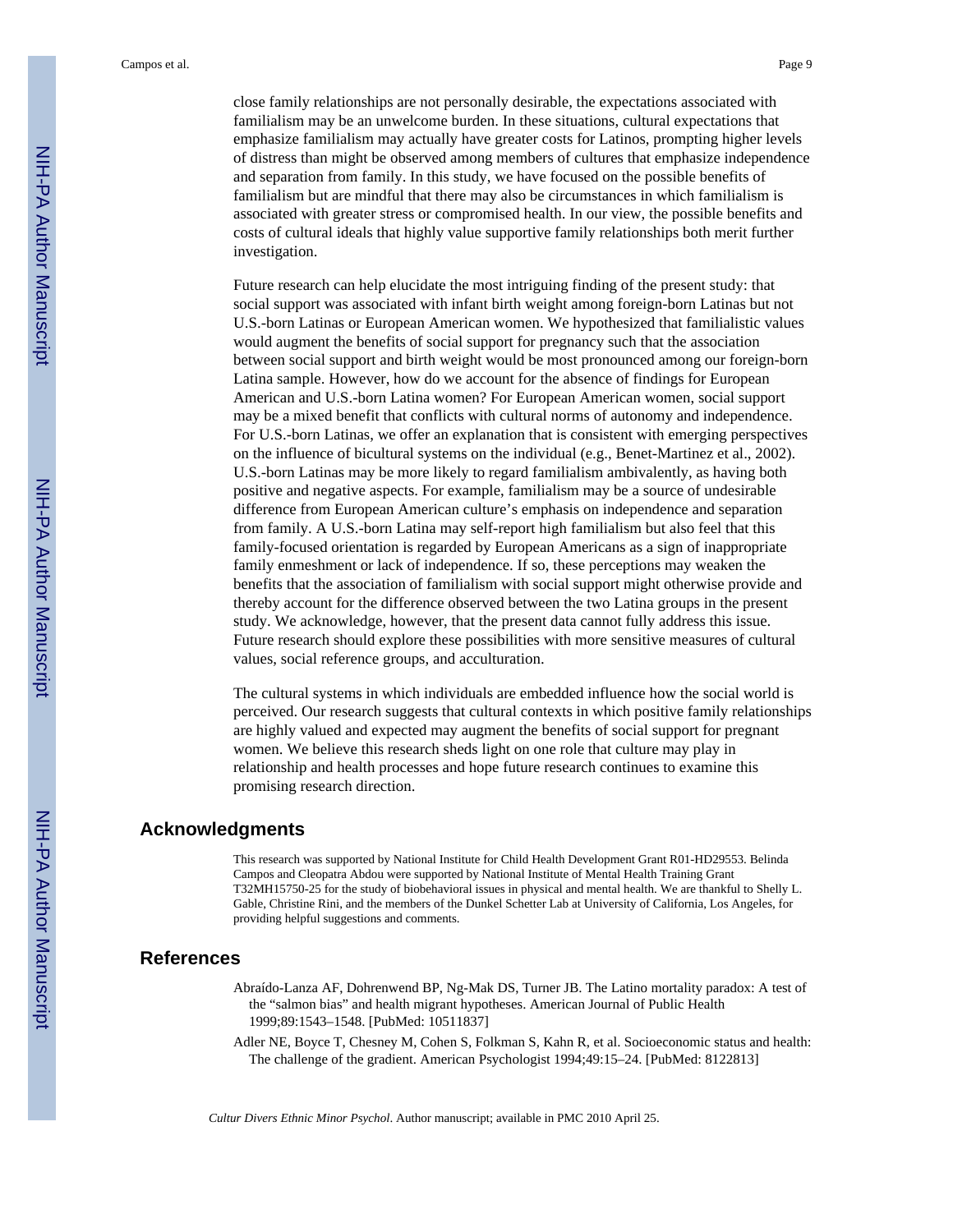- Benet-Martinez V, Leu J, Lee F, Morris MW. Negotiating biculturalism: Cultural frame switching in biculturals with oppositional versus compatible cultural identities. Journal of Cross-Cultural Psychology 2002;33:492–516.
- Callister LC, Birkhead A. Acculturation and perinatal outcomes in Mexican immigrant childbearing women: An integrative review. Journal of Perinatal and Neonatal Nursing 2002;16:22–38. [PubMed: 12472187]
- Cohen S, Kamarck T, Mermelstein R. A global measure of perceived stress. Journal of Health and Social Behavior 1983;24:385–396. [PubMed: 6668417]
- Cohen S, Wills TA. Stress, social support, and the buffering hypothesis. Psychological Bulletin 1985;98:310–357. [PubMed: 3901065]
- Collins NL, Dunkel-Schetter C, Lobel M, Scrimshaw SCM. Social support in pregnancy: Psychosocial correlates of birth outcomes and postpartum depression. Journal of Personality and Social Psychology 1993;65:1243–1258. [PubMed: 8295121]
- Cutrona CE, Hessling RM, Bacon PL, Russell DW. Predictors and correlates of continuing involvement with the baby's father among adolescent mothers. Journal of Family Psychology 1998;12:369–387.
- Dunkel-Schetter C. Maternal stress and preterm delivery. Prenatal and Neonatal Medicine 1998;3:39– 42.
- Dunkel-Schetter, C.; Gurung, RAR.; Lobel, M.; Wadhwa, PD. Psychological, biological, and social processes in pregnancy: Using a stress framework to study birth outcomes. In: Baum, A.; Revenson, T.; Singer, J., editors. Handbook of health psychology. Hillsdale, NJ: Erlbaum; 2000. p. 495-518.
- Dunkel Schetter, C.; Rini, C. Pregnancy outcomes: Psychosocial aspects. In: Anderson, NB., editor. Encyclopedia of health and behavior. Vol. Vol. 2. Thousand Oaks CA: Sage; 2004. p. 669-671.
- Dunkel-Schetter, C.; Sagrestano, LM.; Feldman, P.; Killingsworth, C. Social support and pregnancy. In: Pierce, GR.; Sarason, BR.; Sarason, IG., editors. Handbook of social support and the family. New York: Plenum Press; 1996. p. 375-412.
- Endo Y, Heine SJ, Lehman DR. Culture and positive illusions in close relationships: How my relationships are better than yours. Personality and Social Psychology Bulletin 2000;26:1571– 1586.
- Engle PL, Scrimshaw SCM, Zambrana RE, Dunkel-Schetter C. Prenatal and postnatal anxiety in Mexican American women giving birth in Los Angeles. Health Psychology 1990;9:285–299. [PubMed: 2340819]
- Feldman PJ, Dunkel-Schetter C, Sandman CA, Wadhwa PD. Maternal social support predicts birthweight and fetal growth in human pregnancy. Psychosomatic Medicine 2000;62:715–725. [PubMed: 11020102]
- Fiske, AP.; Kitayama, S.; Markus, HR.; Nisbett, RE. The cultural matrix of social psychology. In: Gilbert, DT.; Fiske, ST.; Lindzey, G., editors. The handbook of social psychology. 4th ed.. Vol. Vol. 2. New York: McGraw-Hill; 1998. p. 915-981.
- Freeberg AL, Stein CH. Felt obligation toward parents in Mexican-American and Anglo-American young adults. Journal of Social and Personal Relationships 1996;13:457–471.
- Fuentes-Afflick E, Lurie P. Low birth weight and Latino ethnicity: Examining the epidemiologic paradox. Archives of Pediatric Adolescent Medicine 1997;151:665–674.
- Fuligni AJ, Tseng V, Lam M. Attitudes toward family obligations among American adolescents with Asian, Latin American, and European backgrounds. Child Development 1999;70:1030–1044.
- Gaines SOJ, Marelich WD, Bledsoe KL, Steers WN, Henderson MC, Granrose CS, et al. Links between race/ethnicity and cultural values as mediated by racial/ethnic identity and moderated by gender. Journal of Personality and Social Psychology 1997;72:1460–1476. [PubMed: 9177025]
- Heine SJ, Lehman DR, Peng K, Greenholtz J. What's wrong with cross-cultural comparisons of subjective Likert scales? The reference-group effect. Journal of Personality and Social Psychology 2002;82:903–918. [PubMed: 12051579]
- Hessol NA, Fuentes-Afflick E. The perinatal advantage of Mexican origin Latina women. American Journal of Epidemiology 2000;10:516–523.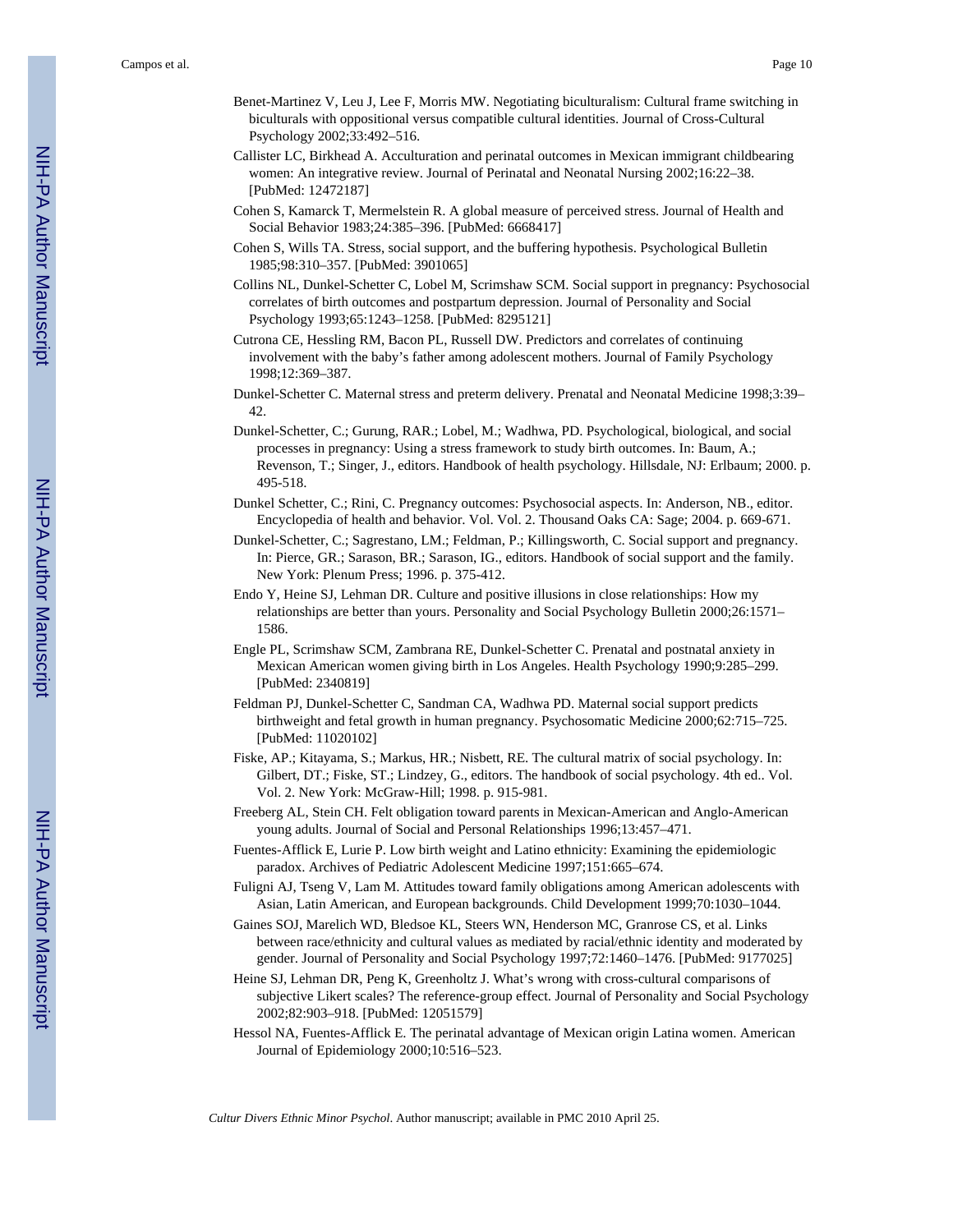- Hogue CJR, Hoffman S, Hatch M. Stress and preterm delivery: A conceptual framework. Pediatric and Perinatal Epidemiology 2001;15:30–40. [PubMed: 11520398]
- House JS, Landis KR, Umberson D. Social relationships and health. Science 1988;241:540–544. [PubMed: 3399889]
- Institute of Medicine. Preterm birth: Causes, consequences, and prevention. Washington, DC: National Academies Press; 2007.
- Iyengar SS, Lepper MR. Rethinking the value of choice: A cultural perspective on intrinsic motivation. Journal of Personality and Social Psychology 1999;76:349–366. [PubMed: 10101874]
- James SA. Racial and ethnic differences in infant mortality and low birthweight: A psychosocial critique. Annals of Epidemiology 1993;3:130–136. [PubMed: 8269064]
- Kasirye OC, Walsh JA, Romano PS, Beckett LA, Garcia JA, Elvine-Kreis B, et al. Acculturation and its association with health risk behaviors in a rural Latina population. Ethnicity and Disease 2005;15:733–739. [PubMed: 16259501]
- Keefe SE, Padilla AM, Carlos ML. The Mexican American extended family as an emotional support system. Human Organization 1979;38:144–152.
- Kim HS, Sherman DK, Ko D, Taylor SE. Pursuit of comfort and pursuit of harmony: Culture, relationships, and social support seeking. Personality and Social Psychology Bulletin 2006;32:1595–1607. [PubMed: 17122173]
- Knouse SB. Social support for Hispanics in the military. International Journal of Intercultural Relations 1991;15:427–444.
- Levine RV, Norenzayan A, Philbrick K. Cross-cultural differences in helping strangers. Journal of Cross-Cultural Psychology 2001;32:543–560.
- Lobel M. Conceptualizations, measurement, and effects of prenatal stress on birth outcomes. Journal of Behavioral Medicine 1994;17:225–272. [PubMed: 7932680]
- Marin, G. Influence of acculturation on familialism and self-identification among Hispanics. In: Bernal, ME.; Knight, GP., editors. Ethnic identity: Formation and transmission among Hispanics and other minorities. Albany, NY: SUNY Press; 1993. p. 181-196.
- Markus HR, Kitayama S. Culture and the self: Implications for cognition, emotion and motivation. Psychological Review 1991;98:224–253.
- Martin JA, Hamilton BE, Sutton PD, Ventura SJ, Menacker F, Munson ML. Births: Final data for 2003. National Vital Statistics Reports 2005;54:1–116.
- Morling B, Kitayama S, Miyamoto Y. American and Japanese women use different coping strategies during normal pregnancy. Personality and Social Psychology Bulletin 2003;29:1533–1546. [PubMed: 15018684]
- Oakley A. Social support in pregnancy: Methodology and findings of a 1-year follow-up study. Journal of Reproductive and Infant Psychology 1992;10:219–231.
- Paarlberg KM, Vingerhoets AJJM, Passchier J, Dekker GA, Van Geijin HP. Psychosocial factors and pregnancy outcome: A review with emphasis on methodological issues. Journal of Psychosomatic Research 1995;39:563–595. [PubMed: 7490693]
- Pickett, KE.; Collins, JWJ. Low birth weight: Psychosocial aspects. In: Anderson, NB., editor. Encyclopedia of health and behavior. Vol. Vol. 2. Thousand Oaks, CA: Sage; 2004. p. 589-592.
- Rini CK, Dunkel-Schetter C, Wadhwa PD, Sandman CA. Psychological adaptation and birth outcomes: The role of personal resources, stress, and sociocultural context in pregnancy. Health Psychology 1999;18:333–345. [PubMed: 10431934]
- Romero AJ, Robinson TN, Haydel KF, Mendoza F, Killen JD. Associations among familism, language preference, and education in Mexican-American mothers and their children. Developmental and Behavioral Pediatrics 2004;25:34–40.
- Rosenthal, R.; Rosnow, RL. 2nd ed.. New York: McGraw-Hill; 1991. Essentials of behavioral research: Methods and data analysis.
- Sable MR, Wilkinson DS. Stress, major life events, and pregnancy attitudes: Relationship to birth outcomes. Family Planning Perspectives 2000;32:288–294. [PubMed: 11138865]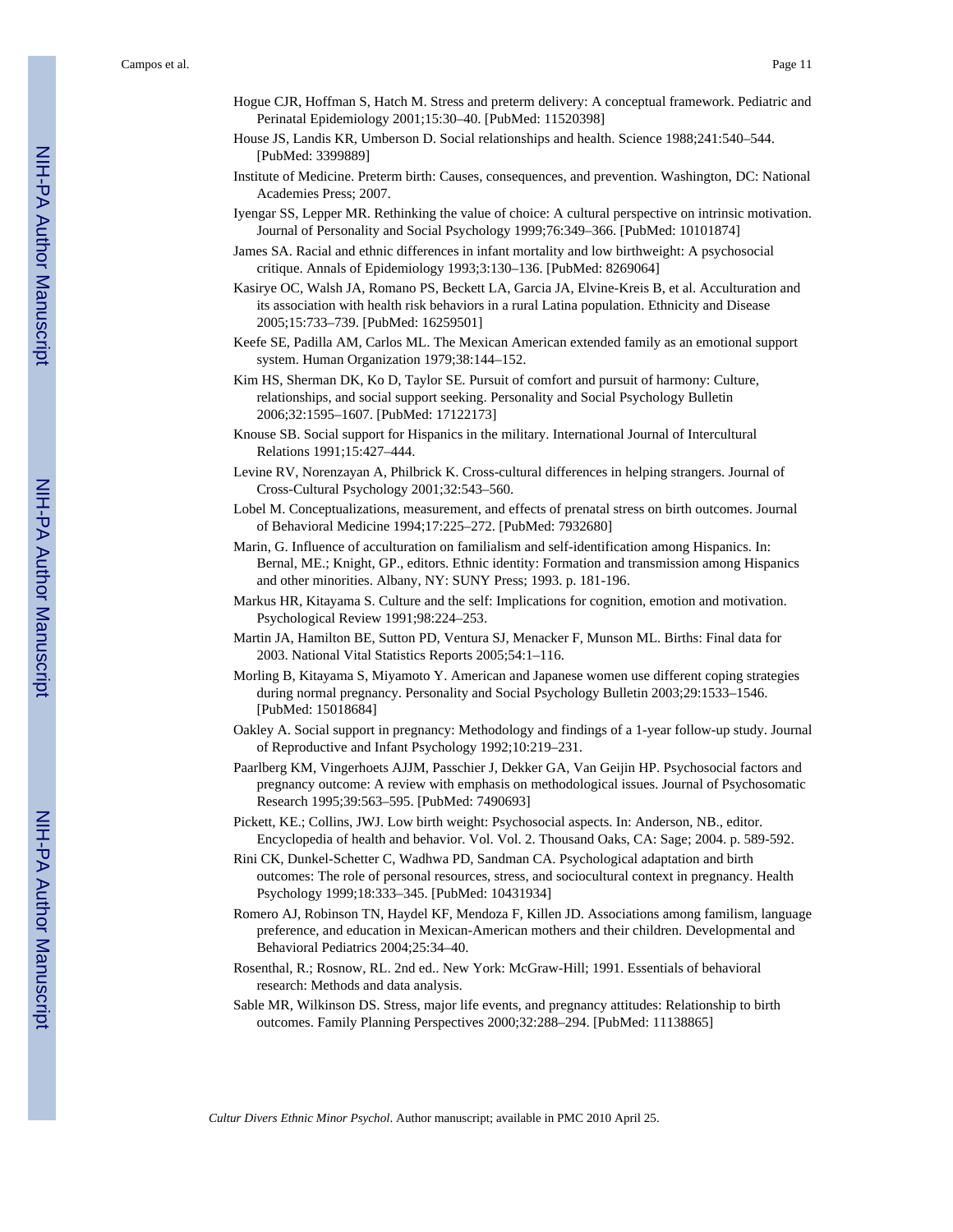- Sabogal F, Marin G, Otero-Sabogal R, VanOss Marin B, Perez-Stable EJ. Hispanic familism and acculturation: What changes and what doesn't? Hispanic Journal of Behavioral Sciences 1987;9:397–412.
- Sagrestano LM, Feldman P, Killingsworth-Rini CK, Woo G, Dunkel-Schetter C. Ethnicity and social support during pregnancy. American Journal of Community Psychology 1999;27:873–902.
- Sanchez-Burks J, Nisbett RE, Ybarra O. Cultural styles, relational schemas, and prejudice against outgroups. Journal of Personality and Social Psychology 2000;79:174–189. [PubMed: 10948972]
- Sherbourne CD, Stewart AL. The MOS Social Support Survey. Social Science and Medicine 1991;32:705–714. [PubMed: 2035047]
- Sorlie PD, Backlund E, Johnson NJ, Rogot E. Mortality by Hispanic status in the United States. Journal of American Medical Association 1993;270:2464–2468.
- Steidel AGL, Contreras JM. A new familism scale for use with Latino populations. Hispanic Journal of Behavioral Sciences 2003;25:312–330.
- Taylor SE, Sherman DK, Kim HS, Jarcho J, Takagi K, Dunagan MS. Culture and social support: Who seeks it and why? Journal of Personality and Social Psychology 2004;87:354–362. [PubMed: 15382985]
- Triandis, HC. Individualism and collectivism. Boulder, CO: Westview Press; 1995.
- Triandis HC, Marin G, Lisansky J, Betancourt H. Simpatia as a cultural script of Hispanics. Journal of Personality and Social Psychology 1984;47:1363–1375.
- Zambrana RE, Dunkel-Schetter C, Collins NL, Scrimshaw SCM. Mediators of ethnic-associated differences in infant birth weight. Journal of Urban Health 1999;76:102–116. [PubMed: 10091194]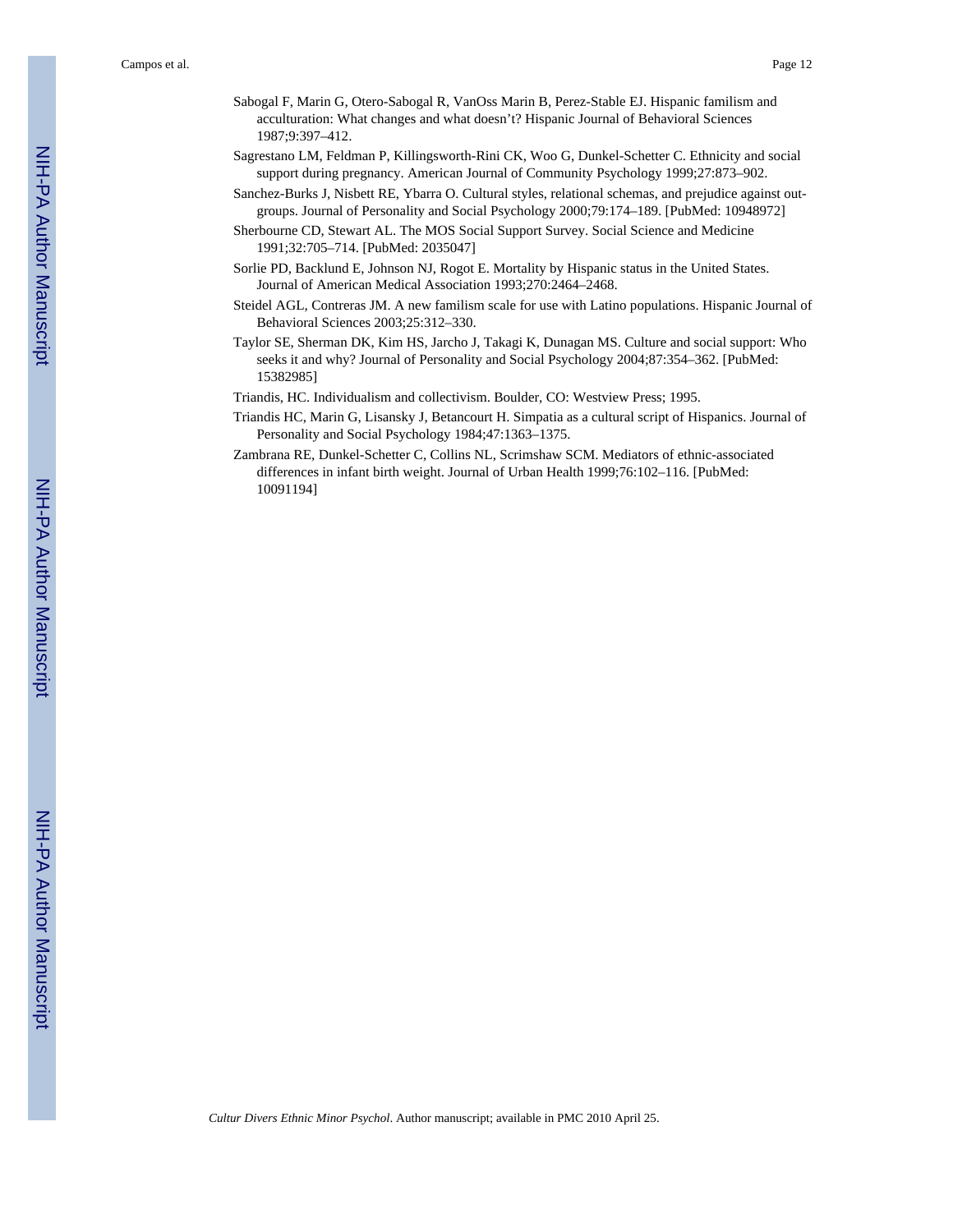# **Table 1**

Intercorrelations Among Familialism, Social Support, Perceived Stress, Pregnancy Anxiety, and Birthweight in Overall Sample Intercorrelations Among Familialism, Social Support, Perceived Stress, Pregnancy Anxiety, and Birthweight in Overall Sample

| <b>Study Variables</b> |                   |                     |           |        |  |
|------------------------|-------------------|---------------------|-----------|--------|--|
| 1. Familialism         |                   |                     |           |        |  |
| 2. Social support      | $37$ <sup>*</sup> |                     |           |        |  |
| 3. Perceived stress    | $-.22*$           | $-31$ <sup>*</sup>  |           |        |  |
| 4. Pregnancy anxiety   | $-14$             | $-.26$ <sup>*</sup> | $25*$     |        |  |
| 5. Birthweight         | $-0.2$            | $\ddot{\rm}$        | $\approx$ | $-0.3$ |  |
| Note. $N = 265$ .      |                   |                     |           |        |  |
| $p < 0.5$ .            |                   |                     |           |        |  |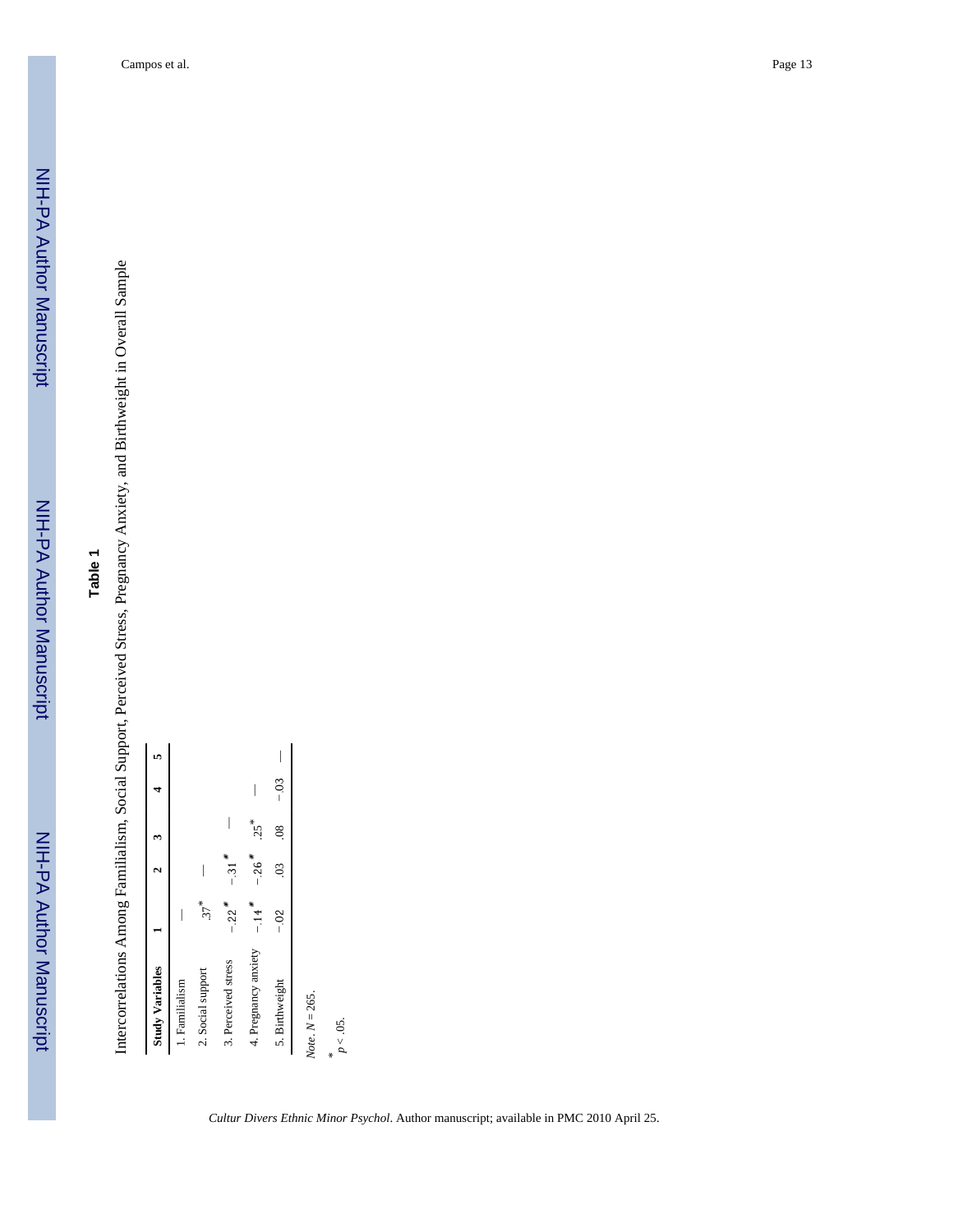#### **Table 2**

Mean Differences in Social Support, Perceived Stress, and Pregnancy Anxiety Among Latinas and European Americans

|                             | Latinas<br>$(n = 99)$<br>M(SD) | <b>European Americans</b><br>$(n = 166)$<br>M(SD) |
|-----------------------------|--------------------------------|---------------------------------------------------|
| Social Support              |                                |                                                   |
| Overall                     | 3.97(0.79)                     | 4.11 (.59)                                        |
| Affectionate                | 4.52(0.73)                     | 4.67 (.58)                                        |
| Emotional/Informational     | 4.13(.91)                      | 4.35(.68)                                         |
| Positive social interaction | 4.22 (.95)                     | 4.35 (.77)                                        |
| Tangible                    | 4.05(1.01)                     | 4.10(0.78)                                        |
| Stress & Anxiety            |                                |                                                   |
| Perceived stress            | 1.15(.40)                      | 1.08(.33)                                         |
| Pregnancy anxiety           | $1.89(.50)*$                   | $1.74(0.41)*$                                     |

*Note*.  $N = 265$ . Significant mean differences of  $p < .05$  are indicated with an asterisk.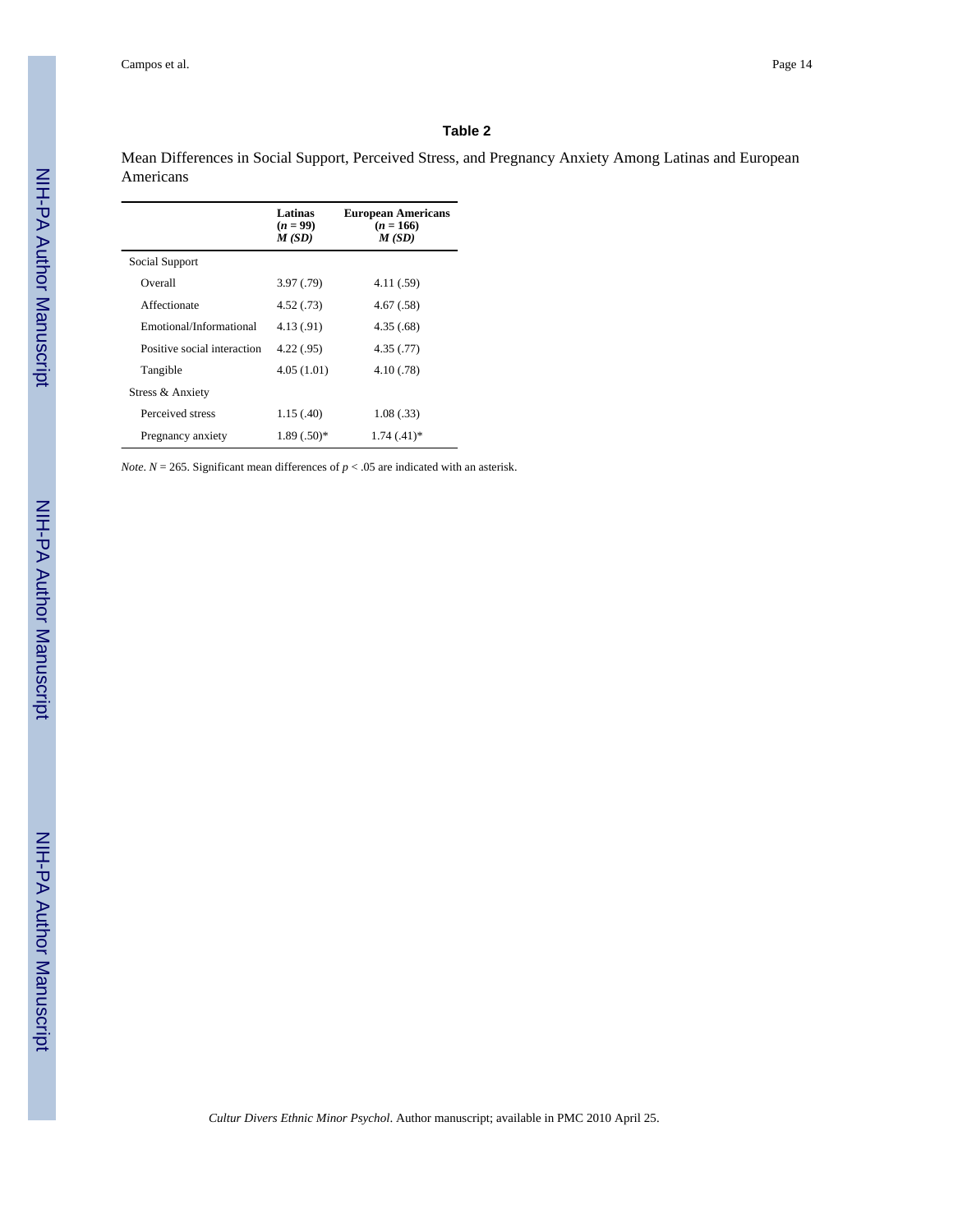#### **Table 3**

Correlation Coefficients for Familialism with Social Support, Perceived Stress, and Pregnancy Anxiety

|                             | All ethnicities<br>$(N = 265)$ | Latinas<br>$(n = 99)$                 | <b>European</b><br><b>Americans</b><br>$(n = 166)$ | Fisher's z test of difference<br>between correlations                         |
|-----------------------------|--------------------------------|---------------------------------------|----------------------------------------------------|-------------------------------------------------------------------------------|
| Social Support              |                                |                                       |                                                    |                                                                               |
| Overall                     | $37*$                          | $.55*$                                | $26^*$                                             | Latinas vs. European Americans:<br>$diff = 2.74, p < .006$                    |
| Affectionate                | $30*$                          | $38*$                                 | $22^*$                                             | Latinas vs. European Americans:<br>$diff = 1.37$ , ns                         |
| Emotional/Informational     | $33*$                          | $.53*$                                | $27*$                                              | Latinas vs. European Americans:<br>$diff = 2.44, p < .01$                     |
| Positive social interaction | $33*$                          | $.54*$                                | $19*$                                              | Latinas vs. European Americans:<br>$diff = 3.20, p < .001$                    |
| Tangible                    | $31*$                          | $.49*$                                | $.16*$                                             | Latinas vs. European Americans:<br>$diff = 2911, p < .004$                    |
| Stress & Anxiety            |                                |                                       |                                                    |                                                                               |
| Perceived stress            |                                | $-22$ <sup>*</sup> $-37$ <sup>*</sup> |                                                    | $-11$ <sup>*</sup> Latinas vs. European Americans:<br>$diff = -2.16, p < .03$ |
| Pregnancy anxiety           | $-.14$ <sup>*</sup>            | $-.09$                                | $-20$ <sup>*</sup>                                 | Latinas vs. European Americans:<br>$diff = .87$ , ns                          |

*Note*. *N* = 265.

 $^{*}$ *p* < .05.